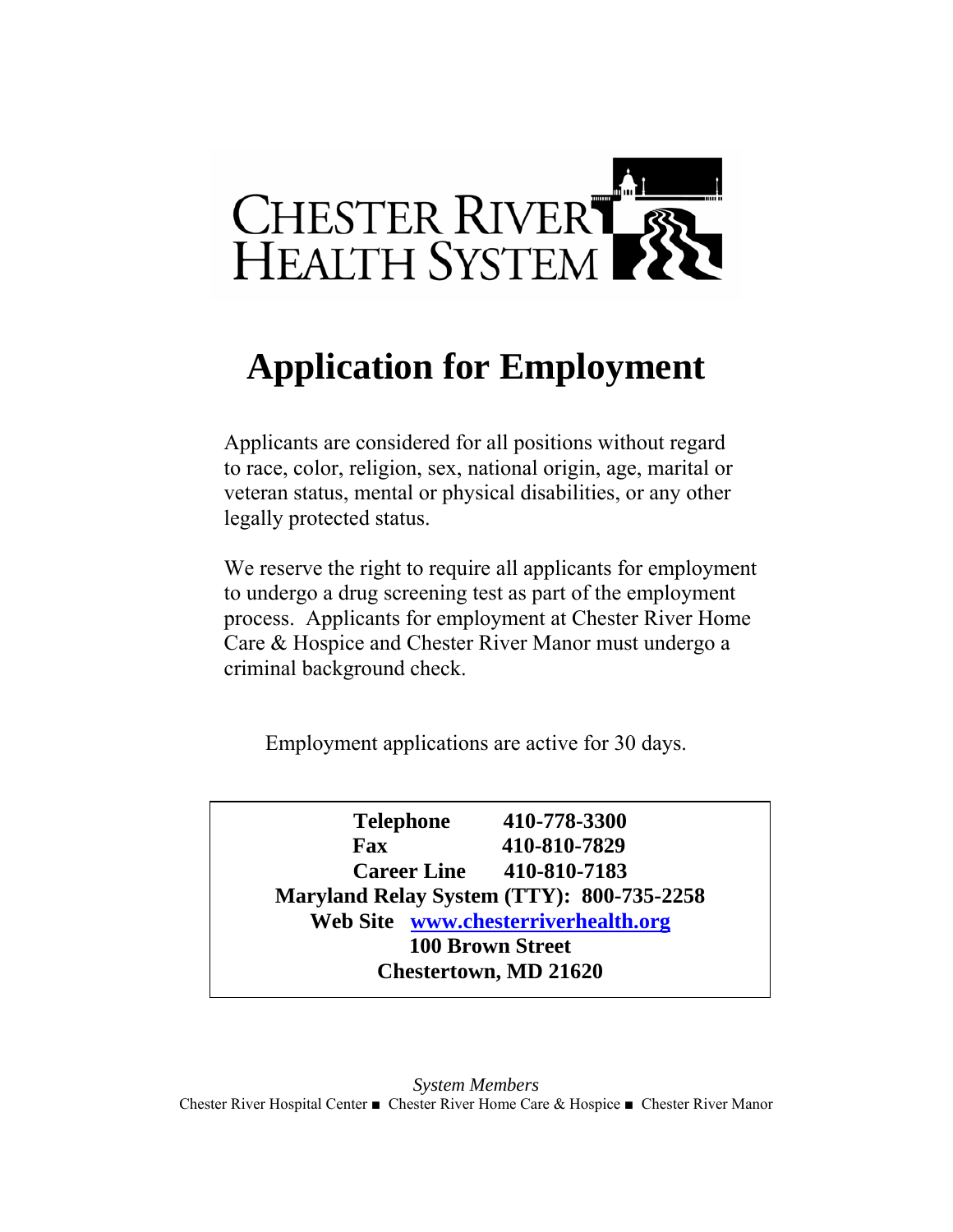## **PERSONAL INFORMATION**

|                                          | Name<br>Soc. Sec. Number |                               |                                                                                                                                                                                                                                              |  |  |
|------------------------------------------|--------------------------|-------------------------------|----------------------------------------------------------------------------------------------------------------------------------------------------------------------------------------------------------------------------------------------|--|--|
| Last                                     | First                    | Middle                        |                                                                                                                                                                                                                                              |  |  |
|                                          |                          |                               |                                                                                                                                                                                                                                              |  |  |
| Number                                   | Street                   |                               | City                                                                                                                                                                                                                                         |  |  |
| State                                    | Zip Code                 |                               | County                                                                                                                                                                                                                                       |  |  |
|                                          |                          |                               |                                                                                                                                                                                                                                              |  |  |
|                                          |                          |                               | Under what other names have you been employed: (maiden name) ____________________                                                                                                                                                            |  |  |
|                                          |                          |                               | Have you previously worked for (check all that apply) Chester River Hospital Center ______,<br>Chester River Home Care & Hospice ______, or Chester River Manor ____?<br>If under age 18, can you provide proof of your eligibility to work? |  |  |
|                                          |                          | <b>EMPLOYMENT INFORMATION</b> |                                                                                                                                                                                                                                              |  |  |
|                                          |                          |                               | Facility Interest (check all that apply) Home Care_____ Hospital______ Long Term Care____                                                                                                                                                    |  |  |
|                                          |                          |                               |                                                                                                                                                                                                                                              |  |  |
| Job Interest                             |                          |                               |                                                                                                                                                                                                                                              |  |  |
|                                          |                          |                               | Full-Time____ Part-Time____ Weekend Alternative____ Relief____ Per diem____                                                                                                                                                                  |  |  |
|                                          |                          |                               | Shift Availability Can you work shift rotations?                                                                                                                                                                                             |  |  |
|                                          |                          |                               | Can you work holidays? _______ Weekends? _______ Salary Requirements ___________                                                                                                                                                             |  |  |
|                                          |                          | <b>EDUCATION AND TRAINING</b> |                                                                                                                                                                                                                                              |  |  |
| <b>High School</b>                       |                          |                               |                                                                                                                                                                                                                                              |  |  |
|                                          |                          |                               |                                                                                                                                                                                                                                              |  |  |
| Did you Graduate? Yes No                 | (circle one)             |                               | If no, did you receive a <b>GED</b> ? Yes No<br>(circle one)                                                                                                                                                                                 |  |  |
| <b>College or University</b>             |                          |                               |                                                                                                                                                                                                                                              |  |  |
|                                          |                          |                               |                                                                                                                                                                                                                                              |  |  |
|                                          |                          |                               |                                                                                                                                                                                                                                              |  |  |
| <b>Professional Registration/License</b> |                          |                               |                                                                                                                                                                                                                                              |  |  |
|                                          |                          |                               |                                                                                                                                                                                                                                              |  |  |
|                                          |                          |                               |                                                                                                                                                                                                                                              |  |  |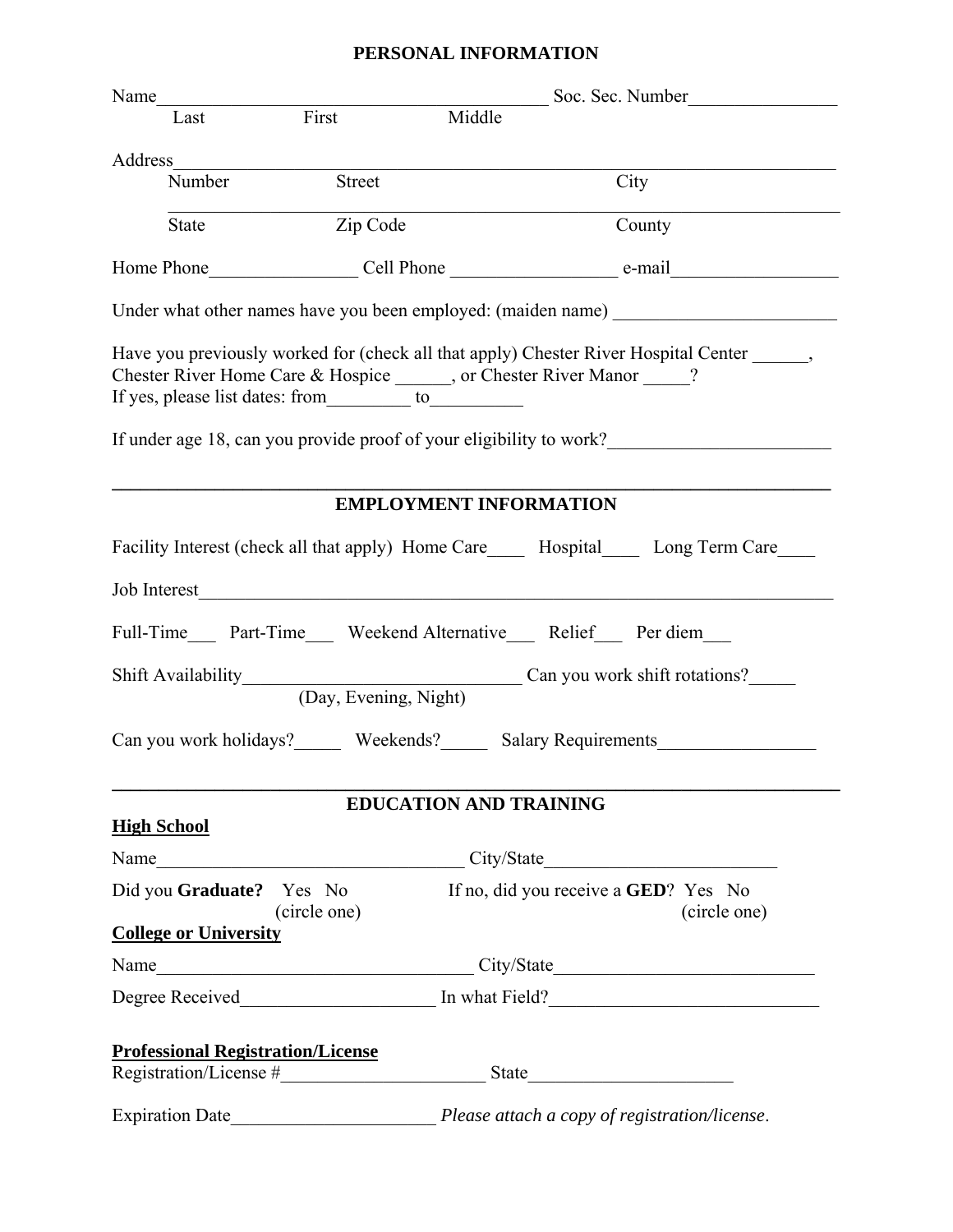### **EMPLOYMENT EXPERIENCE**

Please **list your present or most recent job first**. Include any job-related military service assignments and volunteer activities. You may exclude organizations which indicate race, color, religion, gender, national origin, disability or other protected status. **Complete all information.** 

| Employer            | Dates Employed         |  |
|---------------------|------------------------|--|
|                     | From<br>To             |  |
| Address             | Job Title              |  |
|                     |                        |  |
|                     | Salary                 |  |
| Telephone Number(s) | Type of Work Performed |  |
| Supervisor          |                        |  |
| Reason for Leaving  |                        |  |

| Employer            | Dates Employed         |  |
|---------------------|------------------------|--|
|                     | From<br>To             |  |
| Address             | Job Title              |  |
|                     |                        |  |
|                     | Salary                 |  |
| Telephone Number(s) | Type of Work Performed |  |
| Supervisor          |                        |  |
| Reason for Leaving  |                        |  |

| Employer            | Dates Employed         |  |
|---------------------|------------------------|--|
|                     | To<br>From             |  |
| Address             | Job Title              |  |
|                     |                        |  |
|                     | Salary                 |  |
| Telephone Number(s) | Type of Work Performed |  |
| Supervisor          |                        |  |
| Reason for Leaving  |                        |  |

| Employer            | Dates Employed         |  |
|---------------------|------------------------|--|
|                     | From<br>To             |  |
| Address             | Job Title              |  |
|                     |                        |  |
|                     | Salary                 |  |
| Telephone Number(s) | Type of Work Performed |  |
| Supervisor          |                        |  |
| Reason for Leaving  |                        |  |

#### **SPECIAL SKILLS AND QUALIFICATIONS**

Summarize special job-related skills and qualifications acquired from employment or other experience. Include key boarding, familiarity with medical terminology, technical, clinical or special skills and list office machines you can operate. List any certifications you currently hold.

**\_\_\_\_\_\_\_\_\_\_\_\_\_\_\_\_\_\_\_\_\_\_\_\_\_\_\_\_\_\_\_\_\_\_\_\_\_\_\_\_\_\_\_\_\_\_\_\_\_\_\_\_\_\_\_\_\_\_\_\_\_\_\_\_\_\_\_\_\_\_\_\_\_\_\_\_\_\_**

**\_\_\_\_\_\_\_\_\_\_\_\_\_\_\_\_\_\_\_\_\_\_\_\_\_\_\_\_\_\_\_\_\_\_\_\_\_\_\_\_\_\_\_\_\_\_\_\_\_\_\_\_\_\_\_\_\_\_\_\_\_\_\_\_\_\_\_\_\_\_\_\_\_\_\_\_\_\_ \_\_\_\_\_\_\_\_\_\_\_\_\_\_\_\_\_\_\_\_\_\_\_\_\_\_\_\_\_\_\_\_\_\_\_\_\_\_\_\_\_\_\_\_\_\_\_\_\_\_\_\_\_\_\_\_\_\_\_\_\_\_\_\_\_\_\_\_\_\_\_\_\_\_\_\_\_\_**